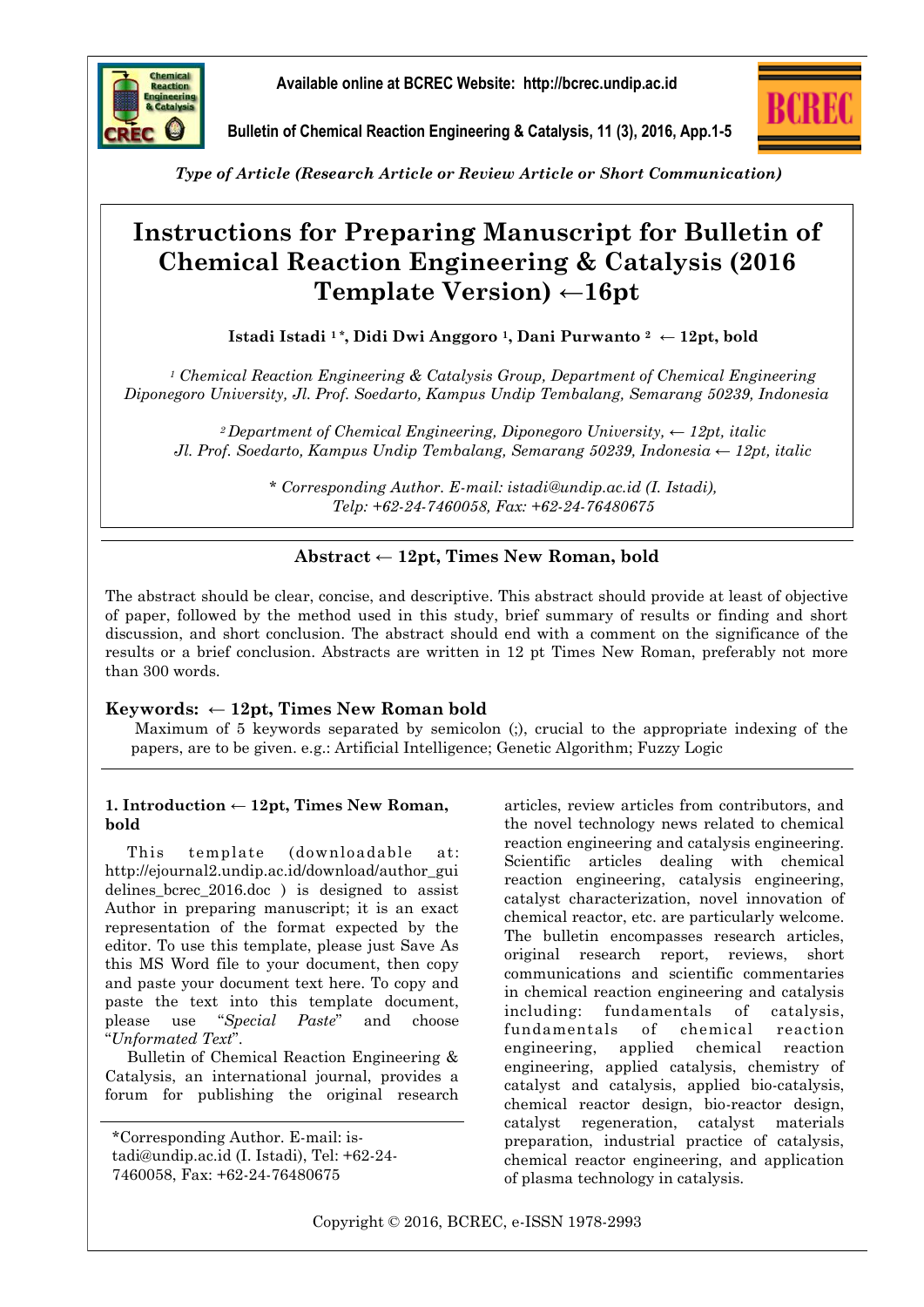All papers submitted to the journal should be written in good English. Authors for whom English is not their native language are encouraged to have their paper checked before submission for grammar and clarity. English language and copyediting services can be provided by: International Science Editing and Asia Science Editing. The work should not have been published or submitted for publication elsewhere. The official language of the manuscript to be published in BCREC journal is English.

#### **2. Materials and Methods ← 12pt, Times New Roman bold**

#### **2.1. General Organization of the Paper ← 12pt, Times New Roman bold**

The paper will be published in BCREC journal after peer-reviewed process for at least two reviewers. Once the manuscript is accepted, the article will be sent to editing process to be layout-edited to the final version of BCREC article. After a suitable arrangement, the paper will be directly reproduced to the camera-ready format.

According to Engelmore and Morgan [1], manuscript content should, in general, be organized in the following order: Title; Authors Name; Authors Affiliation; Abstract; Keywords; Introduction; Materials and Methods; Results and Discussion; Conclusions; Acknowledgements; and References.

#### **2.2. Section Headings**

Three levels of heading are allowed as follows:

- Level 1 (Heading1 format) 12pt, Times bold, left justified
- Level 2 (Heading2 format) 12pt, Times bold, left justified
- Level 3 (Heading3 format) 12pt, Times bold italic, left justified

#### **2.3. Body Text**

The body of the text is a set of body text paragraphs defined as follows:

- 12pt Times New Roman
- One-half space, defined as 12pt
- Spacing after the heading is 3pt
- Spacing before the new heading is 12pt
- Indentation for the first line is 1 cm.
- 2.4. Bullets
- There are two levels of allowed bulleting:
- This is the first bullet level
- This is a sub-bullet level

#### **2.5. Enumerated Lists**

Lists are sequentially numbers as follows:

- Spacing before the start of list is 3pt
- Spacing after the end of list is 3pt

#### **2.6. Tables**

Tables are sequentially numbered with the table title and number above the table. Tables should be centered in the column OR on the page. Tables should be followed by a line space (12pt). Elements of a table should be singlespaced, however double spacing can be used to show groupings of data or to separate parts within the table. Table headings should be in 10pt bold. Tables are referred in the text by the table number. eg: Table 1. Do not show vertical line in the table. There is only horizontal line should be shown within the table.

**Table 1.** Formatting Rules

| Object          | Font                    | Align-<br>ment | Space<br>above  | Space<br>below  |
|-----------------|-------------------------|----------------|-----------------|-----------------|
| Title           | 12pt<br>bold            | centered       | 0 <sub>pt</sub> | 12pt            |
| Author(s)       | 12pt<br>bold            | centered       | 12pt            | 12pt            |
| Ad-<br>dresses  | 10pt<br>italics         | centered       | 0pt             | 0 <sub>pt</sub> |
| Heading1        | 12pt<br>bold            | left           | 12pt            | 3pt             |
| Heading2        | 12pt<br>bold            | left           | 6pt             | 3pt             |
| Heading3        | 13pt<br>bold<br>italics | left           | 3pt             | 3pt             |
| Body            | 12pt                    | justified      | 0pt             | 0pt             |
| Bullet          | 12pt                    | justified      | 0pt             | 0pt             |
| Table<br>title  | 12pt                    | centered       | 12pt            | 6pt             |
| Figure<br>title | 12pt                    | centered       | 3pt             | 6pt             |

## **2.7. Figures**

Figures are sequentially numbered commencing at 1 with the figure title and number below the figure as shown in Figure 1. Detailed recommendations for figures are as follows:

- Ensure that figures are clear and legible with typed letterings.
- Black & white or colored figures are allowed.
- If a figure spans two columns, it should be placed at the top or bottom of a page.
- Hard copy illustrations should, preferably, be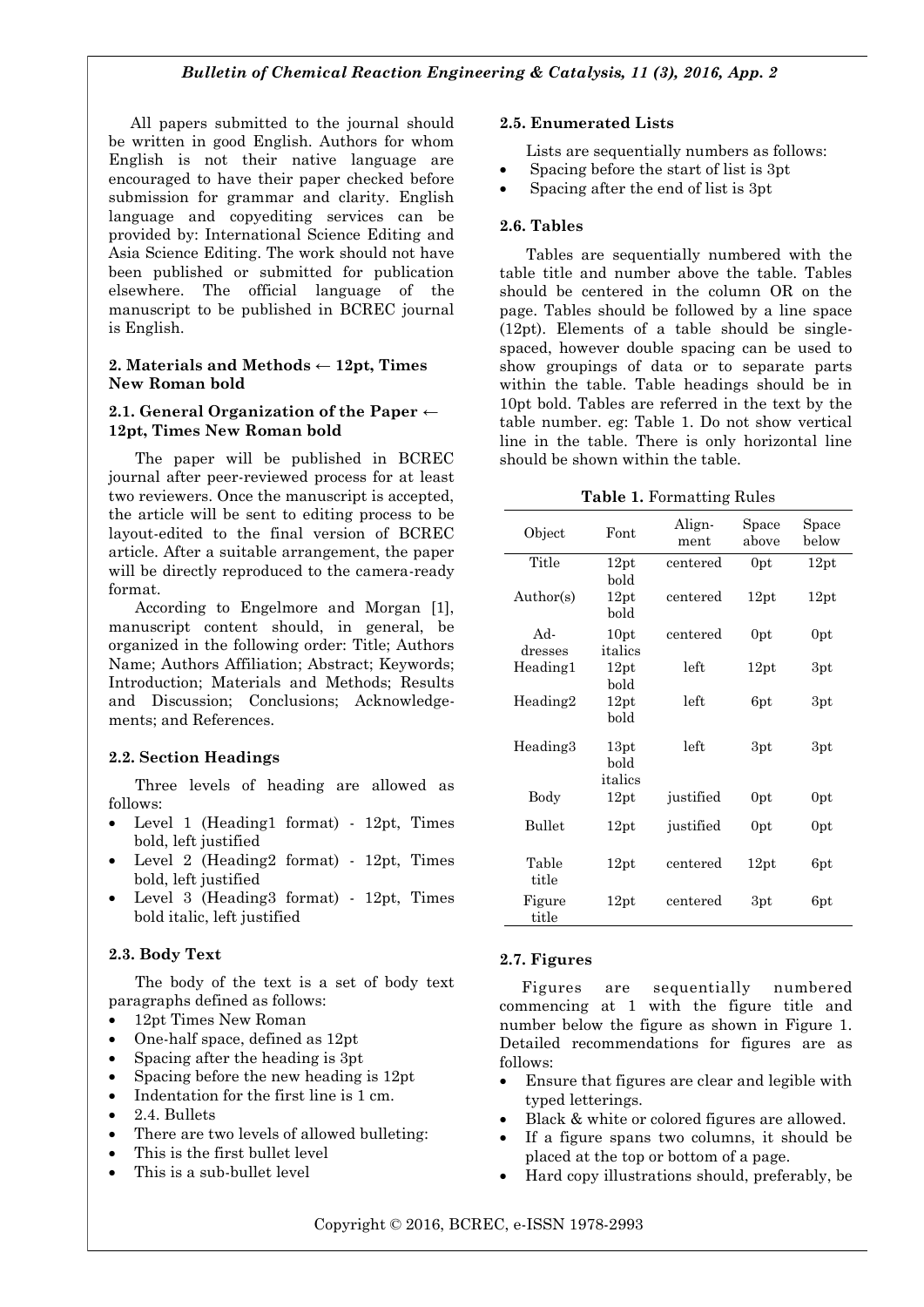scanned and included in the electronic version of the submission in an appropriate format as follows:

- $\Diamond$  BMP Microsoft bitmap file
- WMF Windows Metafile Format
- EPS Encapsulated Postscript
- If figures cannot be scanned, the original should be placed in its location within the manuscript using wax or colorless glue.
- The following files are permissible:
	- $\Diamond$  Microsoft Graph
	- Microsoft Draw

Figure 1 shows an included Microsoft Draw object.

#### **2.8. Equations**

Equations should be numbered serially within parentheses as shown in Equation (1). Equation should be prepared using MS Equation Editor (not in image format). The equation number is to be placed at the extreme right side.

$$
\int_0^{r_2} F(r,\varphi) dr d\varphi = [\sigma r_2/(2\mu_0)]
$$
  

$$
\int_0^{\infty} \exp(-\lambda |z_j - z_i|) \lambda^{-1} J_1(\lambda r_2) J_0(\lambda r_i) d\lambda.
$$
 (1)

#### **2.9. Units, Abbreviations and Symbols**

Metric units are preferred. Define abbreviations and symbols at the first time as they are introduced in the text.

#### **3. Results and Discussion**

## **3.1. Manuscript Heading, Font, and Spacing ← 12pt, Times New Roman italics**

Manuscript should be typed using word processors (Microsoft Word or Open Office) software. The font used throughout the paper is Times New Roman. The paper size is A4 (i.e.,



**Figure 1**. A sample chart

210 x 297 mm), two-column format (i.e., 85 mm each) with a 2.5 cm margin at the top, a 2.5 cm margin at the bottom, 2 cm margins on the left and right with a 1 cm space between the two columns. Lines are single spaced, justified. If the last page of your paper consists of less than two columns, then divide the last page text into two columns of equal length. Use high quality paper, printed on one side only with, preferably, a laser printer. Page numbers are not to be included in the text; they should be written on the back of pages at the bottom center using a pencil. Use of pronouns such as I, we etc is to be avoided.

Manuscript submitted to this journal should follow the heading below, except for the review article: Title; Authors Name; Authors Affiliation; Abstract; Keywords; Introduction; Materials and Methods; Results and Discussion; Conclusions; Acknowledgments; and References.

#### **3.2. Paper Title**

This is your opportunity to attract the reader's attention. Remember that readers are the potential authors who will cite your article. Identify the main issue of the paper. Begin with the subject of the paper. The title should be accurate, unambiguous, specific, and complete. Do not contain infrequently-used abbreviations.

The title of the paper should be in 16 pt bold Times New Roman and be centered. The title should have 0 pts space above and 12 pts below.

#### **3.3. Authors Name and Affiliations**

Write Author(s) names without title and professional positions such as Prof, Dr, Production Manager, etc. Do not abbreviate your last/family name. Always give your First and Last names. Write clear affiliation of all Authors. Affiliation includes: name of department/unit, (faculty), name of university, address, country. Please indicate Corresponding Author (include email address) by adding asterisk (\*) in superscript behind the name.

Author names should be in 12 pt Times Roman bold with 12 pts above and 12 pts below. Author addresses are superscripted by numerals and centered over both columns of manuscripts. Author affiliations should be in 12 pt Times Roman italic. The body of the text should commence 2 lines (24 points) below the last address.

#### **3.4. Abstract and Keywords**

Abstract should be stand alone, means that no citation in abstract. Consider it the advertisement of your article. Abstract should

Copyright © 2016, BCREC, e-ISSN 1978-2993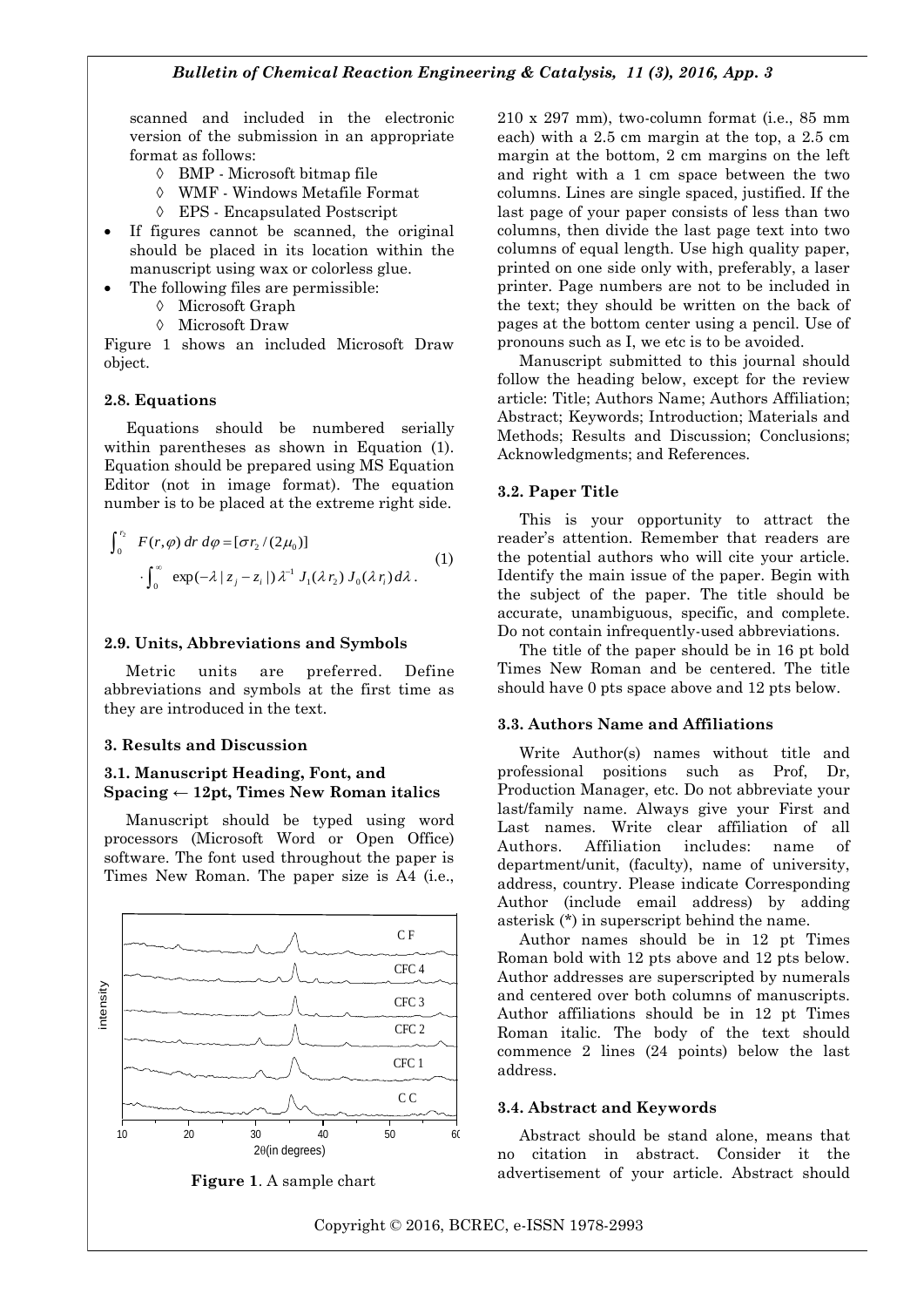tell the prospective reader what you did and highlight the key findings. Avoid using technical jargon and uncommon abbreviations. You must be accurate, brief, clear and specific. Use words which reflect the precise meaning, Abstract should be precise and honest. Please follow word limitations (100‐300 words).

Keywords are the labels of your manuscript and critical to correct indexing and searching. Therefore the keywords should represent the content and highlight of your article. Use only those abbreviations that are firmly established in the field. e.g. DNA. Each words/phrase in keyword should be separated by a semicolon (;), not a comma (,).

## **3.5. Introduction**

In Introduction, Authors should state the objectives of the work at the end of introduction section. Before the objective, Authors should provide an adequate background, and very short literature survey in order to record the existing solutions/method, to show which is the best of previous researches, to show the main limitation of the previous researches, to show what do you hope to achieve (to solve the limitation), and to show the scientific merit or novelties of the paper. Avoid a detailed literature survey or a summary of the results.

## **3.6. Materials and Methods**

Materials and methods should make readers be able to reproduce the experiment. Provide sufficient detail to allow the work to be reproduced. Methods already published should be indicated by a reference: only relevant modifications should be described. Do not repeat the details of established methods. For the chemicals, please provide details of brand and purity (example: CaO (Merck, 99.5%)).

## **3.7. Results and Discussion**

Results should be clear and concise. The results should summarize (scientific) findings rather than providing data in great detail. Please highlight differences between your results or findings and the previous publications by other researchers.

The discussion should explore the significance of the results of the work, not repeat them. A combined Results and Discussion section is often appropriate. Avoid extensive citations and discussion of published literature.

In discussion, it is the most important section of your article. Here you get the chance to sell your data. Make the discussion corresponding to the results, but do not reiterate the results. Often should begin with a brief summary of the main scientific findings (not experimental results). The following components should be covered in discussion: How do your results relate to the original question or objectives outlined in the Introduction section (what)? Do you provide interpretation scientifically for each of your results or findings presented (why)? Are your results consistent with what other investigators have reported (what else)? Or are there any differences?

## **3.8. Conclusions**

Conclusions should answer the objectives of research. Tells how your work advances the field from the present state of knowledge. Without clear Conclusions, reviewers and readers will find it difficult to judge the work, and whether or not it merits publication in the journal. Do not repeat the Abstract, or just list experimental results. You should also suggest future experiments and/or point out those that are underway.

## **3.9. Acknowledgment**

Recognize those who helped in the research, especially funding supporter of your research. Include individuals who have assisted you in your study: Advisors, Financial supporters, or may other supporter i.e. Proofreaders, Typists, and Suppliers who may have given materials.

## **3.10. References**

Cite the main scientific publications on which your work is based. Cite only items that you have read. Do not inflate the manuscript with too many references. Avoid excessive self-citations. Avoid excessive citations of publications from the same region. Check each reference against the original source (authors name, volume, issue, year, DOI Number). Please use Reference Manager Applications like EndNote, Mendeley, Zotero, etc. Use other published articles in the same journal as models.

All publications cited in the text should be included as a list of references. References are sequentially numbered as they appear in the text. Reference numbers are indicated in square brackets. Please ensure that every reference cited in the text is also present in the reference list (and vice versa).

Any references cited in the abstract must be given in full. Unpublished results and personal communications are not recommended in the reference list, but may be mentioned in the text.